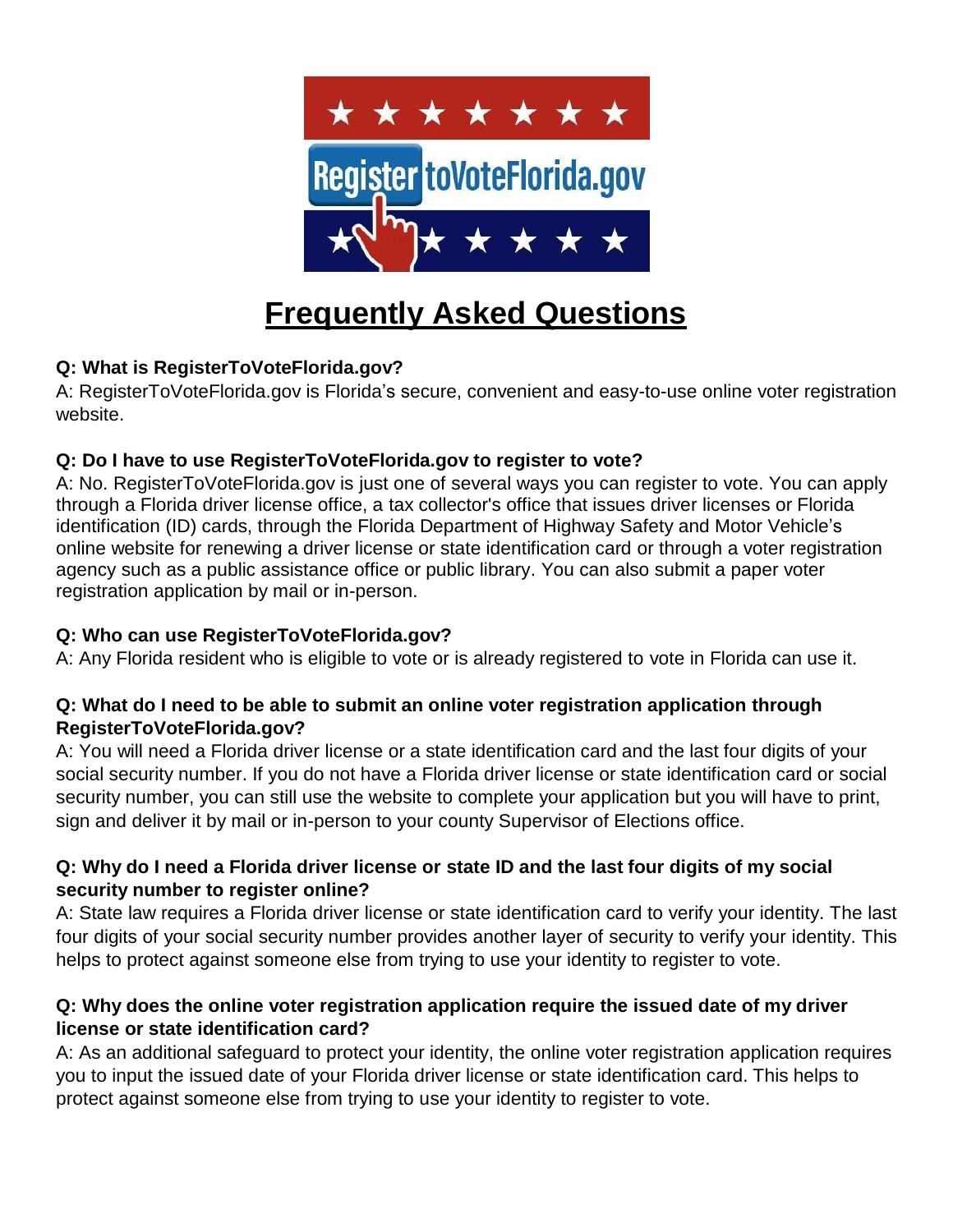## **Q: Is it safe to use online voter registration? How is my information protected?**

A: Registering to vote online through RegisterToVoteFlorida.gov is secure. The department has taken multiple steps to protect voter information including implementing a state-of-the-art firewall, data encryption, captcha boxes, session time-out after inactivity and the use of multi-screens. Additionally, there is no retention of data within the RegisterToVoteFlorida.gov website.

The department's online voter registration website includes security measures to help ensure the identity of the voter is true and accurate while also protecting a voter's personal information. We require additional fields of information that only the person seeking to register or change an existing registration should know, such as the issued date of their Florida driver license or state ID card. A person is also required to have their Florida driver license or state ID card number and the last four digits of their social security number. All of this information is verified in real-time in order for a person to complete the application process online. If the information cannot be verified, a person is not able to move forward with submitting the application electronically.

## **Q: How does online voter registration through RegisterToVoteFlorida.gov work?**

A: Online voter registration is secure, convenient and easy-to-use. It works the same way as the traditional paper application process, except you can fill it out online and submit the application electronically to election officials. If all of the information is verified and the application is deemed complete, the local Supervisor of Elections office will issue a voter information card.

## **Q: What if I do not have a Florida driver license, state ID card or a social security number?**

A: If you do not have a Florida driver license or state identification card or social security number, you can still use the website to complete your application but you will have to print, sign and deliver it by mail or in-person to your county Supervisor of Elections office. You will not be able to submit it electronically.

## **Q: Am I automatically registered to vote when I submit the online application?**

A: No. Once your application is submitted online, your local Supervisor of Elections must review your application. If all of the information is verified and the application is deemed complete, the local Supervisor of Elections office will issue a voter information card.

# **Q: What if I do not want to submit my voter registration application online?**

A: If you do not want to submit your application online, you can still use the website to fill out your application, print and mail or hand-deliver it to your local Supervisor of Elections office. The website does not save your information.

## **Q: What information on my application is public record?**

A: Under Florida law, most voter information is public record including your name, date of birth, address, party affiliation and when you voted. Your social security number, Florida driver license or state identification card information and the source of your voter registration application is confidential and cannot be released or disclosed to the public under any circumstances. All voting in Florida is done via secret ballot, and only the voter knows who he or she voted for. For more information on voter information as public record under Florida law, click [here.](http://dos.myflorida.com/elections/for-voters/voter-registration/voter-information-as-a-public-record/)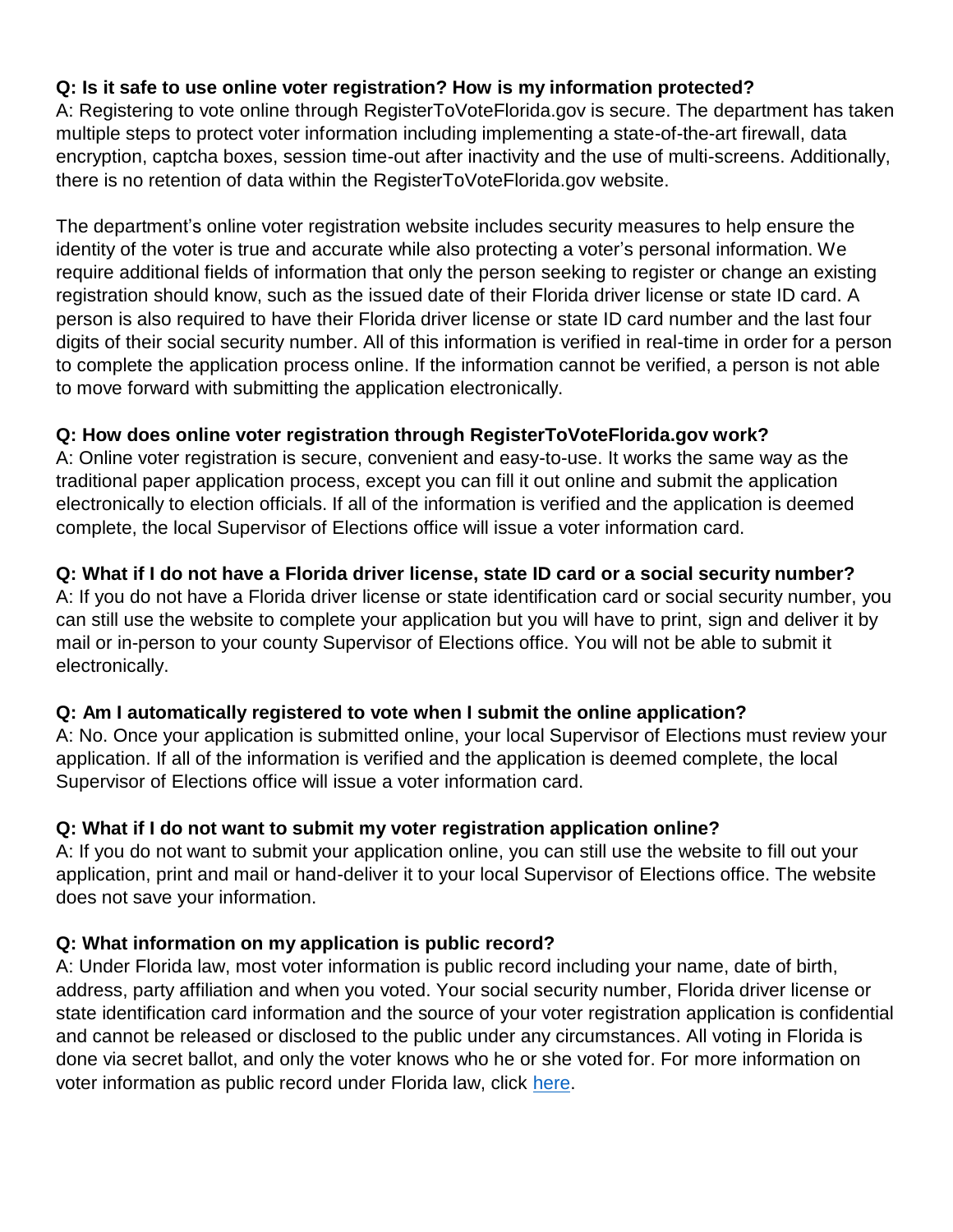#### **Q: Can I use an iPad, tablet or smartphone to fill out the online voter registration application?** A: Yes. RegisterToVoteFlorida.gov is mobile-friendly.

## **Q: What internet browsers can I use to fill out the online voter registration application?**

A: It is recommended that you use the most recent version of Mozilla Firefox, Google Chrome, Apple Safari, Microsoft Internet Explorer or Microsoft Edge.

## **Q: Is it faster to use online voter registration than a traditional paper application?**

A: Online voter registration through RegisterToVoteFlorida.gov is a secure, convenient and easy-touse system that is available 24 hours a day, seven days a week. Online applications are submitted immediately. If all of the information is verified and the application is deemed complete, the local Supervisor of Elections office will issue a voter information card.

## **Q: How long will it take to get my new voter registration card?**

A**:** If all of the information is verified and the application is deemed complete, the local Supervisor of Elections office will issue a voter information card no later than five days after receipt of the application.

## **Q: Will I get a confirmation that the application was successfully submitted?**

A: Yes. Once your application is submitted online, you will be directed to a confirmation page that you can print out for your records.

## **Q: How many languages is RegisterToVoteFlorida.gov available in?**

A: RegisterToVoteFlorida.gov is available in English and Spanish.

## **Q: Is RegisterToVoteFlorida.gov accessible to persons with disabilities?**

A: Yes. RegisterToVoteFlorida.gov is certified as accessible to persons with disabilities.

**Q: I am eligible to register to vote in Florida but I am in the military, living abroad or temporarily living outside the state. Can I use RegisterToVoteFlorida.gov to register to vote?**  A: Yes. As long you have internet access, you can use RegisterToVoteFlorida.gov to complete and submit your voter registration application. It is available 24 hours a day, seven days a week.

## **Q: Did the Department of State use an outside vendor to create the online voter registration system?**

A: The department created RegisterToVoteFlorida.gov entirely in-house. No outside vendors were used.

# **Q: What is the deadline to register when submitting an application online?**

A: If an upcoming election is in your jurisdiction, you may submit your application up until 11:59 p.m. Eastern Time 29 days before the election.

# **Q. What do I do if the system has problems verifying my information?**

A. In order to verify your identity, the information you type into the OVR system must exactly match the information that appears on your most recent Florida driver license or state identification card. Please confirm that you have typed in the information exactly as it appears on your driver license or identification card. If you experience any issues, please contact our Voter Assistance Hotline at the number listed at the bottom of this document.